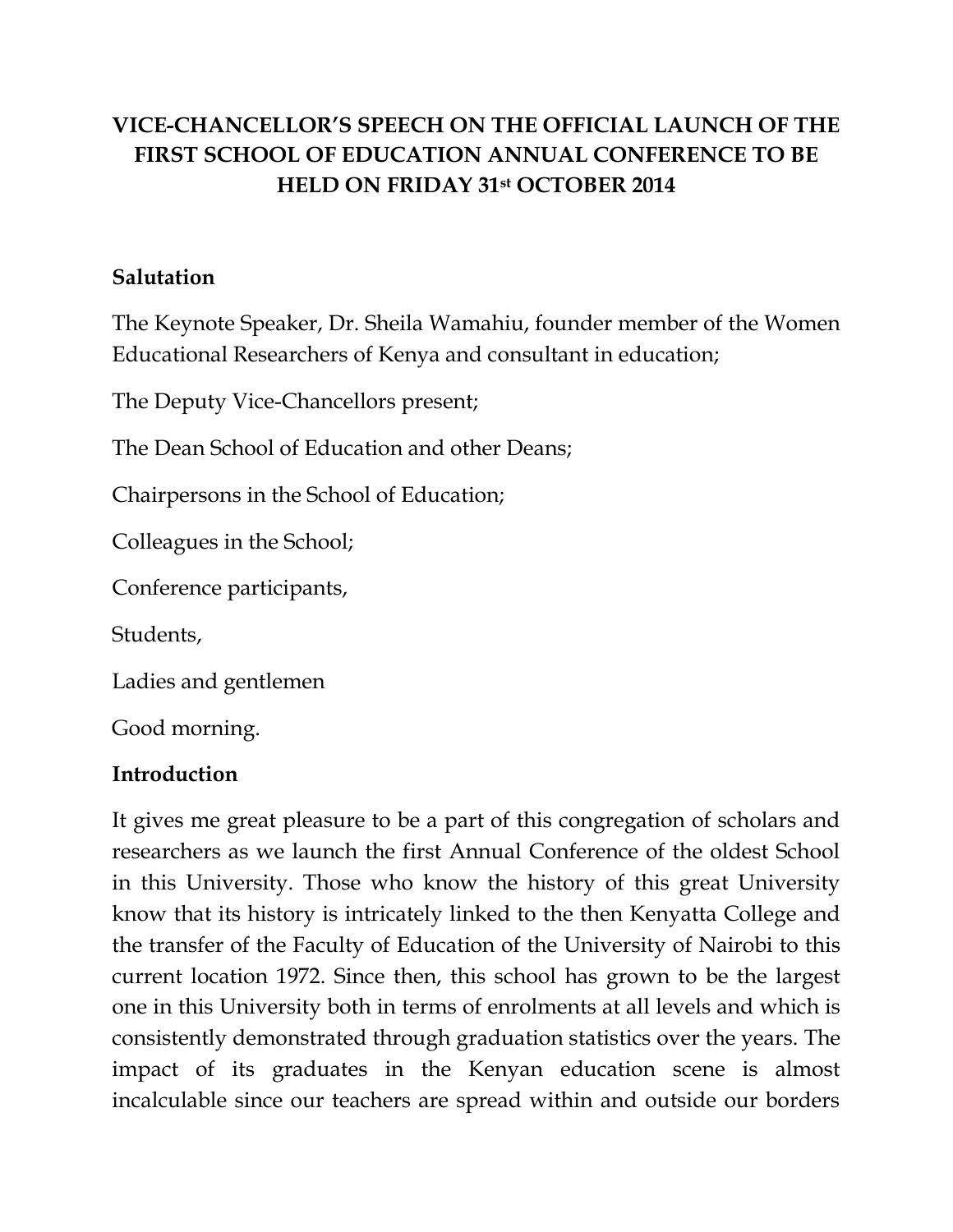and the management of the education system owes most of its eminent managers to this University, specifically the School of Education.

# **School of Education, Research and Dissemination**

The most exciting part of this occasion is not in that the members of this School have begun to do research and disseminate their findings and are beginning to confer. That they have been doing so ably over many years. Those familiar with the Bureau of Education Research and who read peer reviewed journals in education world over know that we have been doing these things for a considerable time. A glance in the website of the University will also be reveal the many places world over that members of this School have travelled to attend conferences and present scholarly papers.

What is remarkable about this occasion is that the Dean and her committee sat and thought of a initiating a forum for early career members and students in the School who wish to acquire the experience of meeting other scholars in their field and other areas and get experience from such a forum. The art of composing a paper for presentation before a wider audience than the usual familiar faces; the ability to listen critically to ideas from others, and the experience of meeting senior faculty from this and other places are all useful activities in inculcating the culture of scholarship and conferring.

I notice that the Conference theme and sub-themes capture contemporary issues in scholarship and the society in which we operate and which we serve by investigating relevant issues and suggesting some answers, or even asking more questions. I have looked at the papers in the programme and they are interesting, relevant and varied, both in terms of disciplinary coverage but also in the mix of the scholars.